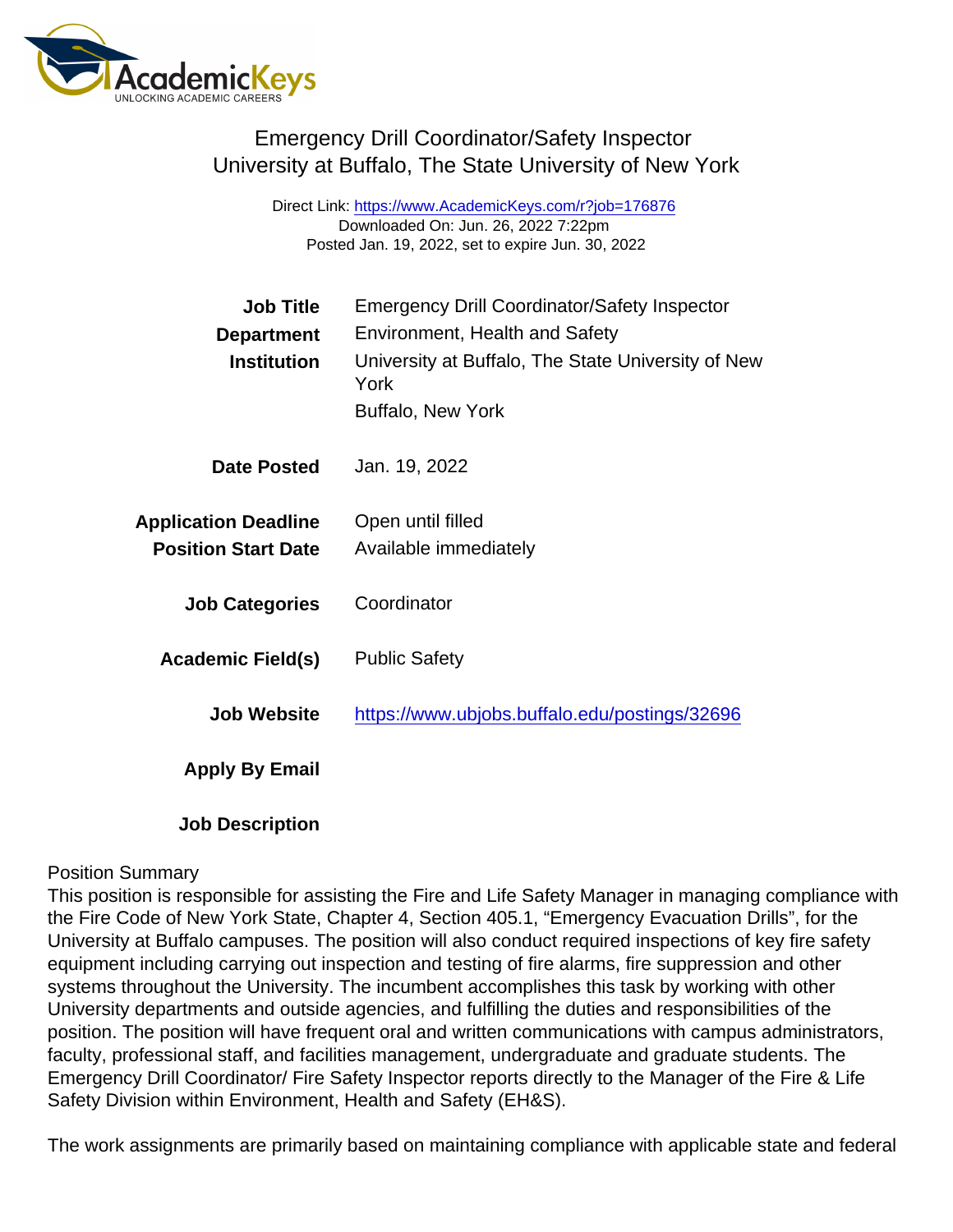# Emergency Drill Coordinator/Safety Inspector University at Buffalo, The State University of New York

Direct Link: <https://www.AcademicKeys.com/r?job=176876> Downloaded On: Jun. 26, 2022 7:22pm Posted Jan. 19, 2022, set to expire Jun. 30, 2022

regulations and standards. The Emergency Drill Coordinator/ Fire Safety Inspector must work carefully with building contacts to ensure that emergency drills are conducted in a collaborative manner that avoids significant disruption to normal operations.

### Outstanding Benefits Package

Working at UB comes with benefits that exceed salary alone. There are personal rewards including comprehensive health and retirement plan options. We also focus on creating and sustaining a healthy mix of work, personal and academic pursuit – all in an effort to support your work-life effectiveness. Visit our benefits website to learn about our benefit packages.

### About UB

The University at Buffalo is SUNY's most comprehensive public research university, and an outstanding place to work. UB amplifies ambition for faculty and staff by offering endless possibilities to achieve more. Here, people from all backgrounds and cultures challenge and inspire each other to discover, learn and succeed. Dedicated staff and engaged faculty collaborate to further knowledge and understanding, and develop tenacious graduates who are valued for their talents and their impact on global society. Visit our website to learn more about the University at Buffalo.

As an Equal Opportunity / Affirmative Action employer, the University at Buffalo will not discriminate in its employment practices due to an applicant's race, color, religion, sex, sexual orientation, gender identity, national origin and veteran or disability status.

### Minimum Qualifications

Associate's degree plus excellent customer service skills, presentation skills and good interpersonal communication skills are required.

Working knowledge of New York State Fire Codes.

Well versed in the areas of fire alarms, fire suppression systems, and emergency drill protocols. Knowledge relevant to the specific responsibilities of this position obtained through a degree program

or through work experience is mandatory.

Preferred Qualifications

Associate's degree in the specific field of Fire Science or closely related Science field.

Certification as a New York Code Enforcement Officer.

Documented knowledge and experience in emergency planning and response and fire department operations.

Experience in an academic, research or government environment.

Creative problem solving skills.

The ability to use Microsoft Office tools, word, excel and access programs.